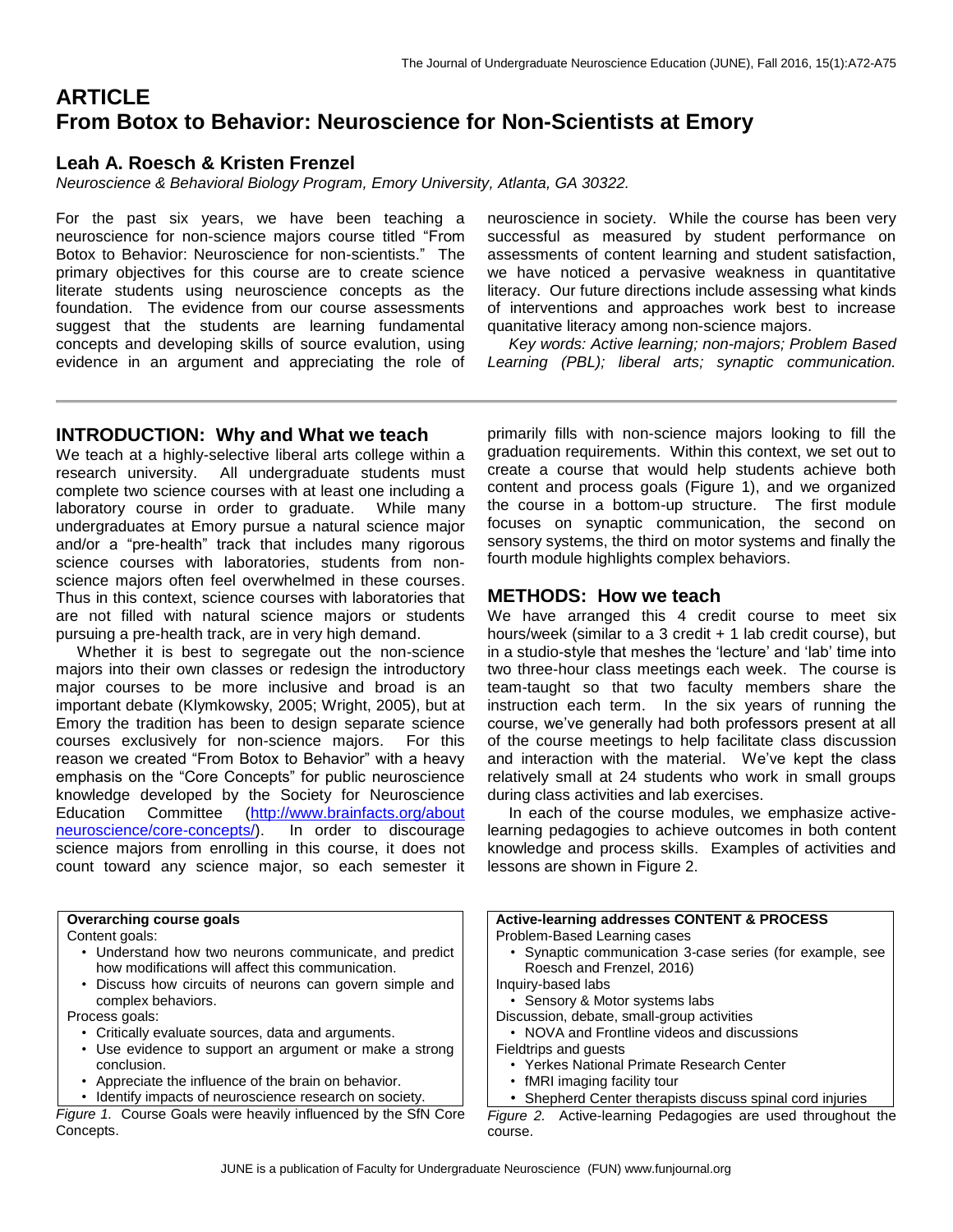| <b>Learning Issue</b><br><b>Example topics</b>                                                                                                                                                                                               | <b>Select</b><br><b>Evaluation Criteria</b> |                                                                                               | Average<br>Grade                                                                                    |
|----------------------------------------------------------------------------------------------------------------------------------------------------------------------------------------------------------------------------------------------|---------------------------------------------|-----------------------------------------------------------------------------------------------|-----------------------------------------------------------------------------------------------------|
| Effectiveness<br>of heroin<br>assisted<br>treatment<br>centers<br>Sarin gas<br>mechanism<br><b>Botox</b><br>injections for<br>migraine<br>ACh receptor<br>antagonists<br>Incidence of<br>stroke in<br>Indonesia<br>How<br>saxitoxin<br>works | Critical<br>review of<br>resources          | Thorough<br>analysis of<br>all<br>resources<br>including<br>author's<br>perspective           | First<br>Paper<br>87%<br>Last Paper<br>94%<br>Across all<br>Papers<br>91%<br>Typically<br>4-7% gain |
|                                                                                                                                                                                                                                              | Summary<br>writing                          | Concise<br>synthesis<br>Ωf<br>information;<br>substantial<br>depth of<br>coverage of<br>topic |                                                                                                     |

*Figure 3.* Example Learning Issue topics from the first module, example evaluation criteria and average grades over two cohorts.

# **RESULTS: What are they learning**

Over the semester, we use four main assessment tools. Learning Issues papers are short investigative research papers focused on a topic which the student identifies during the activity/module/lesson. In addition to the content, the students must critically evaluate each reference they use before incorporating the source into the document. Learning Issues are evaluated on the basis of accurate and substantive information as well as on the strength of the evaluation of the sources used. Over the semester, each student writes six of these Learning Issues papers. Figure 3 highlights some example Learning Issue topics covered in the first module, two evaluation criteria used when grading the papers, and average grades for two cohorts of the class. Note the large increase in grades over the course of the semester- students get much better at this assignment with practice.

 As a second assessment, students write longer papers critically evaluating a portrayal of a neuroscientific topic in the media. Examples of topics the students have chosen recently as well as example evaluation criteria are presenting in Figure 4. In general, students use the skills in finding high-quality references which they've developed in the Learning Issues work to tackle often-times messy, exaggerated or false neuroscientific content in media. Topics range from mental health disorders shown by characters in tv and film, to claims of products like Neuro drinks and Lumosity. This assessment evaluates process goals of critically evaluating sources, using evidence to support an argument and appreciating the role of neuroscience research in society. Students generally do well on these papers, and the first Critique Paper comes after the students have completed four shorter Learning Issues papers and thus the grades show modest improvement and stay strong.

| <b>Example</b><br><b>Topics</b>                                         | <b>Select Evaluation Criteria</b>  |                                                                             | Average<br>Grade                            |
|-------------------------------------------------------------------------|------------------------------------|-----------------------------------------------------------------------------|---------------------------------------------|
| Movies & TV<br><b>Finding Nemo</b><br>(amnesia)<br>House<br>(poisoning) | <b>Description</b><br>of content   | Precisely<br>describe the<br>neuroscientific<br>content within<br>the item. | First<br>Paper<br>89%<br>Last               |
| Video Games<br>Labyrinthine<br>Dreams<br>(depression)                   | <b>Critical</b><br><b>Analysis</b> | Well-<br>supported,<br>fact-based<br>analysis of the<br>portrayal.          | Paper<br>94%<br>Across all<br>Papers<br>91% |
| Products<br>Neuro water                                                 | <b>Citations</b>                   | Student<br>provided<br>documentation<br>to support all<br>facts.            | Typically<br>2-5% gain                      |

*Figure 4.* Example topics for Critique Papers, example evaluation criteria and average grades over two cohorts.

| <b>Example</b><br><b>Presentation</b><br>formats                               | <b>Select Evaluation Criteria</b>                     |                                                                                                                            | Average<br>Grade                                          |
|--------------------------------------------------------------------------------|-------------------------------------------------------|----------------------------------------------------------------------------------------------------------------------------|-----------------------------------------------------------|
| Skit, play or<br>film<br>Multimedia<br>presentations                           | <b>Creativity</b><br>& interest                       | Engaged the<br>class with an<br>interesting<br>approach<br>and/or<br>activity.                                             | First<br>Presentation<br>90%<br>Last<br>Presentation      |
| Song or music<br>video<br>Adapted<br>games<br>Original<br>games<br>Puppet show | Depth of<br>coverage                                  | Covered at<br>least 4 topics<br>from the unit<br>and they<br>were<br>presented<br>clearly,<br>accurately,<br>and in depth. | 94%<br>Across all<br>92%<br><b>Typically</b><br>2-4% gain |
| $\sqrt{2}$<br>F<br>$\Gamma$ iou uso                                            | <b>Created</b><br>context<br>$f$ <sub>a</sub> $m$ ata | Related the<br>$topic(s)$ to<br>content from<br>other classes<br>and/or<br>society.<br>avample aradina                     | aritaria.                                                 |

*Figure 5.* Example formats, example grading criteria and performance for two cohorts of students on group presentations.

 To conclude each of the four modules, the students give 15-min. group presentations followed by brief multiplechoice quizzes, which are taken individually. These assessments emphasize content learning but the nature of the oral presentations allow for students to be very creative and require that they connect the content of the module to other aspects of their lives (e.g., topics from other courses, extracurriculuar activities, current events). The students choose which topics are most relevant to cover in the presentation, and this student-centered approach allows for assessment of how well the students are evaluating and connecting the individual topics in each unit. Figure 5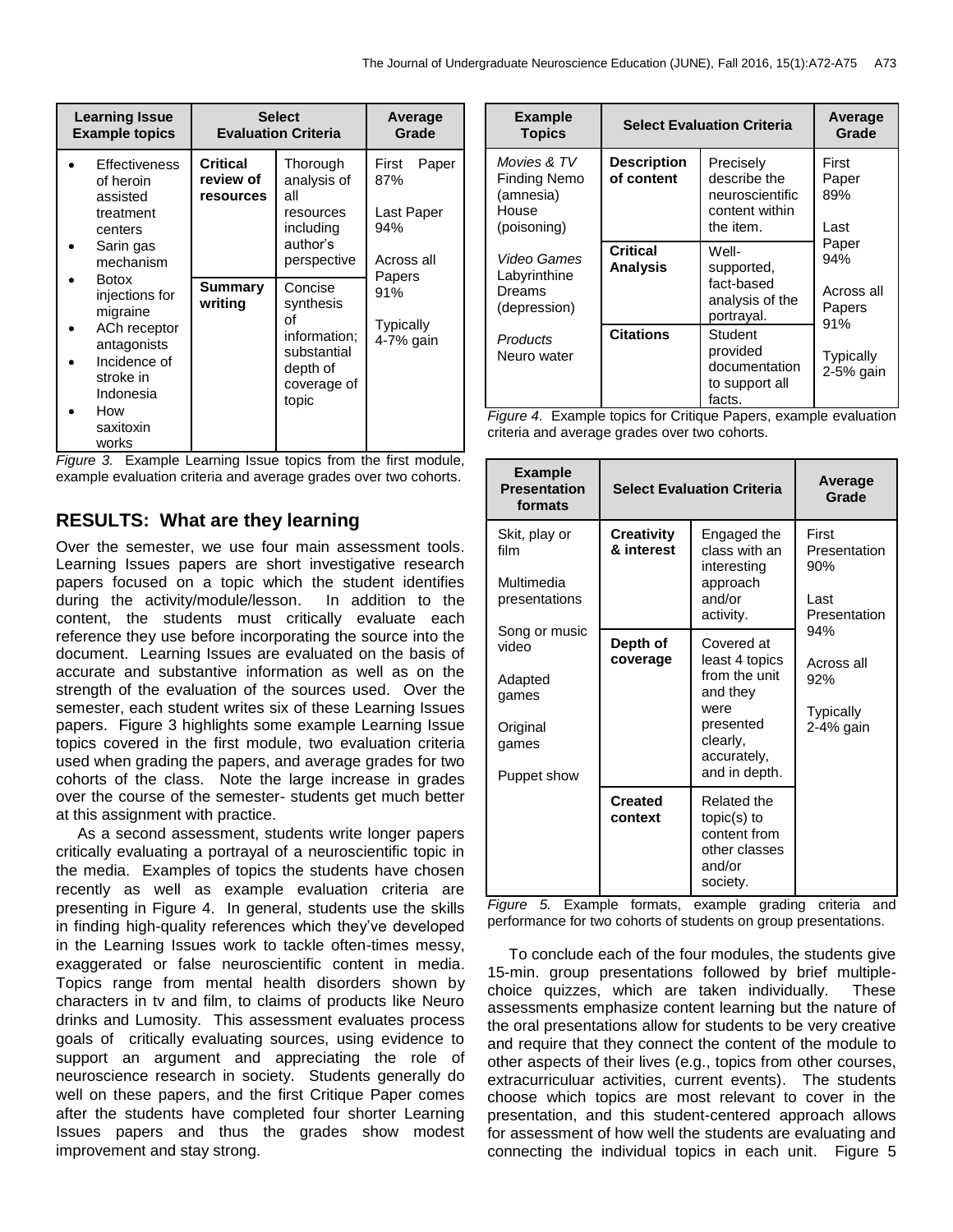gives examples of formats students have chosen for the presentations, example criteria for evaluation, and average grades for two recent cohorts. Like the performance on Critique Papers, students start with quite high grades and stay relatively high throughout the semester.

 Lastly, this course is also a laboratory course and as such students are required to write up several of the inquiry-based lab activities as lab reports. We integrate seven lab activities into the course, and the student performance on the labs is assessed with lab reports. This assessment evaluates students' ability to create hypotheses, to create data charts and tables, and to draw conclusions from their data analysis. Figure 6 lists the lab exercises in the course, shows two example criteria by which we evaluate the reports, and average grades for two recent cohorts.

 Although our students learn and apply many fundamental neuroscience concepts in the context of the lab activities, they struggle to use data to support their arguments, frequently ineffectively present data they collect in lab activities, and often inappropriately interpret results in the context of the overall hypotheses. As shown in Figure 6, there is little difference in the report grades at midterm and final, suggesting little improvement in the process despite practice and feedback. Among the six iterations of our course, we've tried to help students better understand the labs and more effectively communicate their work. After our first round of disappointing lab reports, we tried to add more time for pre- and post-lab discussion. While these talks added more context to the research question, provided example data and figures, and gave students more time to wrestle with the findings and ask questions, the overall performance on lab reports remained relatively flat. We then added more choice as to which lab reports are written formally and handed in (4 of 7 instead of 7 of 7), but even the reduced workload didn't help the performance. Finally, we have honed in on some fundamental weaknesses and discomfort with quantitative reasoning that could be underlying the perennial weak student performance on the lab reports. See further details in the discussion section as to how we hope to improve performance on lab reports.

#### **DISCUSSION: What have we learned**

There are major strengths to this course design. Student satisfaction is high and it is a popular course. The course regularly fills up quickly and there are many requests to overload each semester. Overload requests usually include a comment about how excited the student is to take our course specifically and a statement about the great reputation of the course. At the end of each semester, the students have ranked each major assignment, on average, a 3.9/5 for "usefulness" and 3.5/5 for "engaging or interesting" on a Likert scale. Other feedback from course evaluations include an overall ranking of 7.8/9 on a Likert scale incorporating ideas broadly about how well the class promotes learning. Both instructors enjoy teaching the non-majors and watching the improvement and growth in

| Laboratory<br><b>Activities</b>        | <b>Select Evaluation Criteria</b> |                                                         | Average<br><b>Grades</b> |
|----------------------------------------|-----------------------------------|---------------------------------------------------------|--------------------------|
| Comparative<br>neuroanatomy            | Data<br>Interpretation            | Clearly<br>interpret what<br>the data                   | First<br>set<br>87%      |
| Two-point<br>discrimination<br>Thermo- |                                   | mean with<br>respect to<br>your original<br>hypothesis. | Last<br>Set<br>88%       |
| receptors &<br>Menthol                 | Putting<br>results in             | Summary ties<br>results into                            | Across all<br>labs       |
| Hearing in the<br>Dark                 | context                           | bigger picture<br>and<br>published                      | 88%                      |
| Taste                                  |                                   | information<br>about the                                | Typically<br>1% gain     |
| Reflex                                 |                                   | topic.                                                  |                          |
| <b>Reaction time</b>                   |                                   |                                                         |                          |

*Figure 6*. Names of the seven lab activities with two example grading criteria and performance for two cohorts of students on the lab reports.

the students over the semester. The vast majority of students learn fundamental neuroscience concepts during the course as shown by strong overall performances on short papers, longer media critique papers, class presentations and quizzes. Students improve greatly on their process skills including finding and evaluating sources and connecting neuroscience to their daily lives. Even the long class periods of three hours is a success in that students have plenty of time to question and explore as we discuss and work through case studies in class.

 The weaknesses to this course design are that it is a heavy workload for both instructors and students. Two faculty members are in class together for six hours/week and there is a substantial amount of grading over the semester. This workload biases the class to a small size and therefore limits the volume of students taking the class each term.

 Although we continue to be impressed with the content and process skills our students develop over each semester, we've also noticed a pervasive discomfort with quantitative reasoning. After six years of teaching this class, we have remarked on the depth and consistency of this limitation, which is especially present in the lab report assessments. In the most recent edition of the class, we've tried to add some specific scaffolding exercises (e.g., exercises with quantitative figures to discuss, formative assessments of data charts and figures before lab reports are due, more explicit discussions of means and variability) to each assignment in order to specifically address quantitative reasoning. Because quantitative reasoning is so fundamental and our students' weakness seems so pervasive, a highly detailed analysis, perhaps using both quantitative and qualitative measures, is needed in order to assess the effects of interventions intending to specifically address quantitative reasoning outcomes.